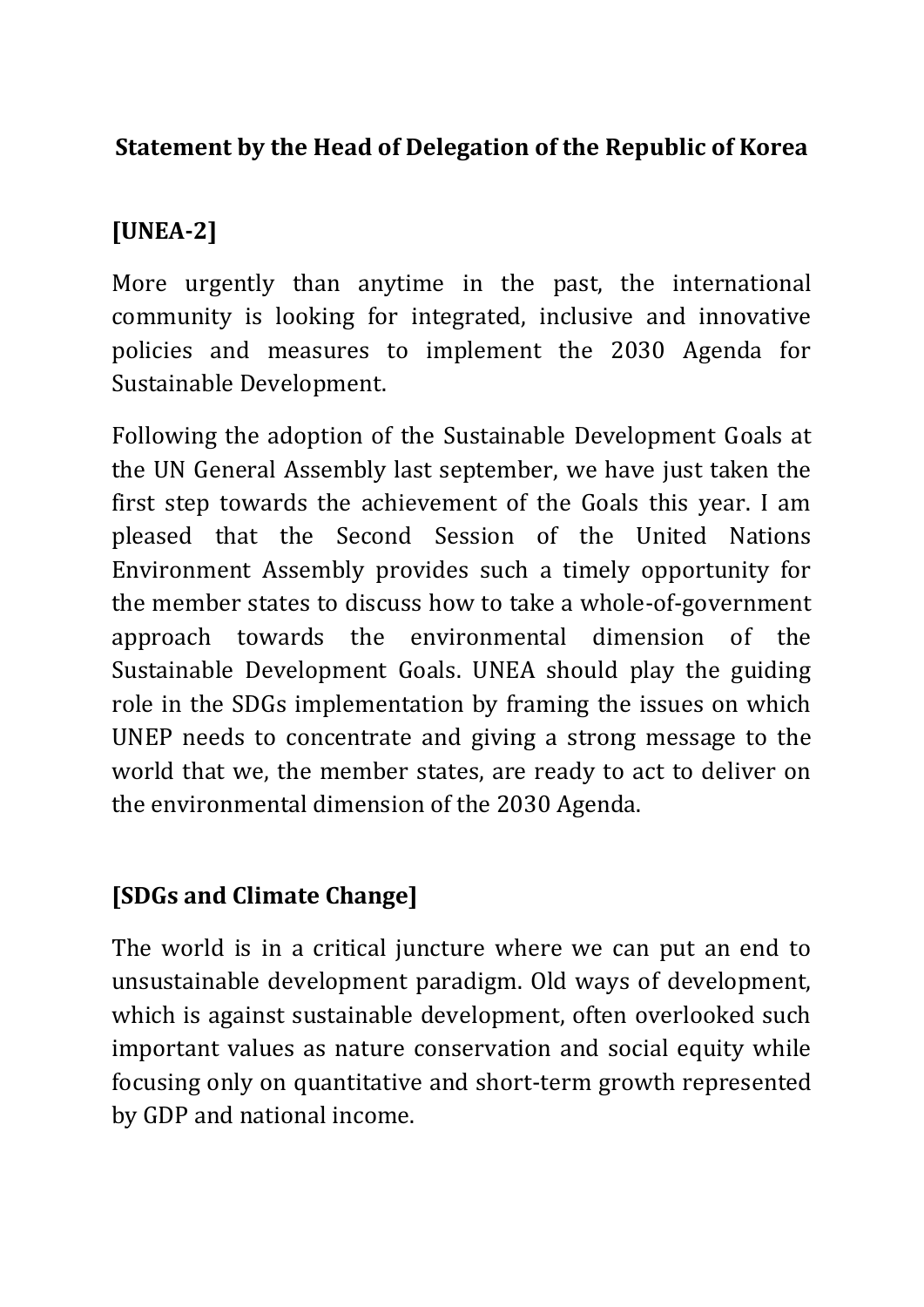It is time to break down the sectoral silos and institutional barriers which hinder the integration, and mainstream the overarching value of sustainable development across all sectors and areas of government policies.

The Ministry of Environment of Korea is working on protecting the environment with appropriately designed regulations and systems while creating new market and jobs to contribute to national economic growth. I would like to share some of the policy efforts of Korea with the Ministers and heads of delegations here.

## **[Korea's national endeavor towards sustainable development and the progress]**

Since the 1992 Rio Declaration, Korea has been working on mainstreaming sustainable development in making and planning national policies. In 2000, the Presidential Commission on Sustainable Development was established as a headquarter to coordinate sustainable development related policies among ministries. In 2007, the Act on the Promotion of Sustainable Development was enacted. And every 5 years, Basic Plan for Sustainable Development has been developed and implemented.

Last year, for the first time as an Asian country, Korea started an Emissions Trading Scheme at national level. We have the expectation that the newly created carbon market will trigger technology innovation for greenhouse gas reduction.

In the field of resource circulation, Korea is promoting the Eco Energy Town project. The key idea is creating an eco village where unwelcomed waste treatment facilities like landfill sites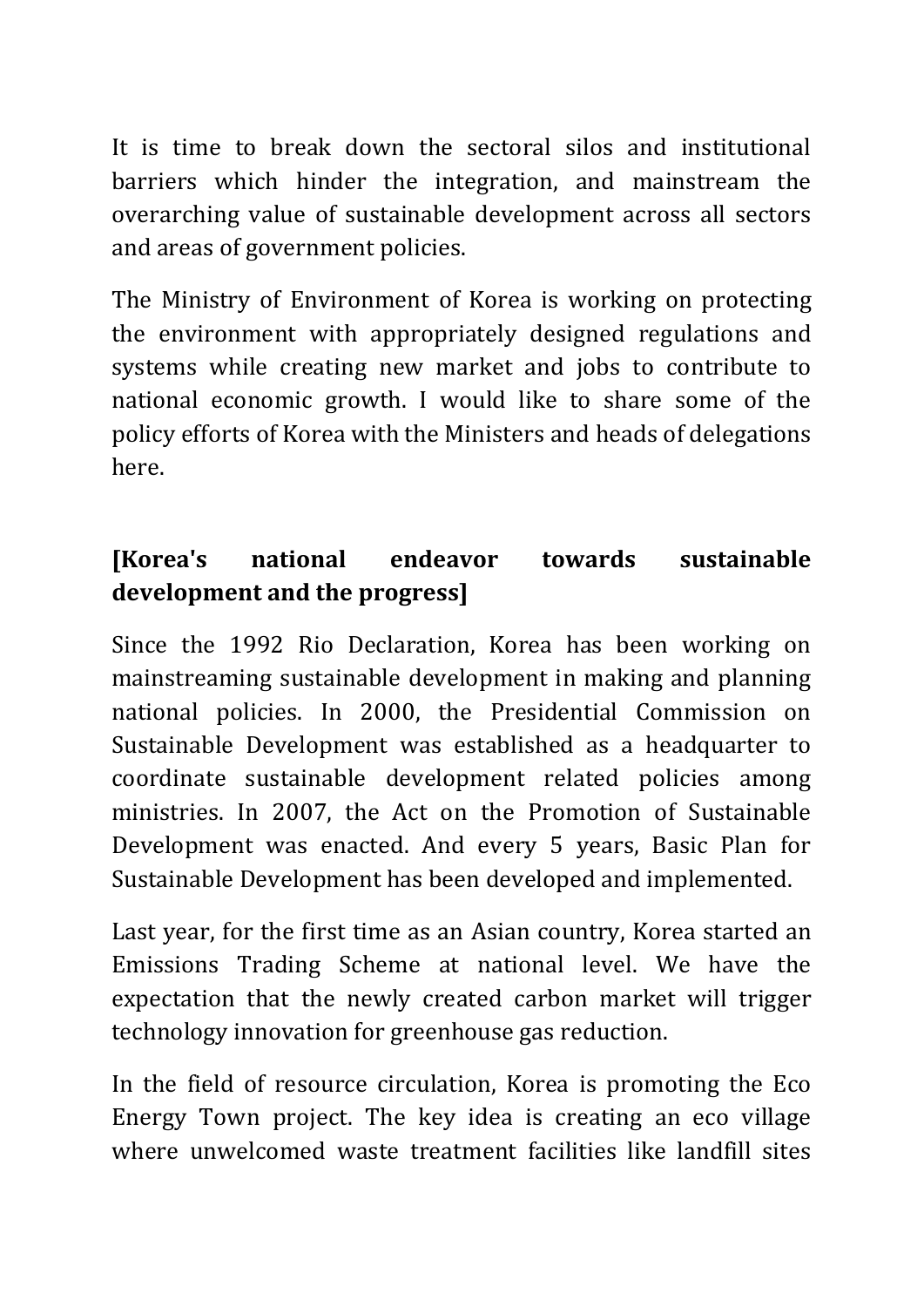and incinerators are utilized to produce clean energy for the local people. With the approach, economic benefits such as income increase and job creation wastes can be produced together with environmental benefits.

The first Eco Energy Town was built in Hongcheon. We constructed a plant that produces biogas by treating livestock excreta. We also made eco-trails and parks using cultural and ecological resources of the region. We think that the first eco town is a great success as it is increasing both community population and resident income.

We believe the Eco Energy Town can become a new rural development model as the second New Village Movement. The Movement led Korea's national development in 1970s with diligence, self-help and cooperation as the guiding principles.

Carbon Free Island is another ambitious sustainable local development model that Korea is now working on. We are doing the project in Jeju, which is a popular tourist destination well known with its natural beauty. Multiple government agencies and the local government together are trying to transform the island into an energy independent, climate change resilient and ecologically sound carbon zero island.

By 2022, more than 50% of electricity will be supplied from clean energy sources such as wind and solar power. And, more than 25% of the cars on the roads in Jeju will be electric vehicles by 2020.

## **[Environmental Justice]**

In pursuing a sustainable development path, we should make sure that no one is left behind.